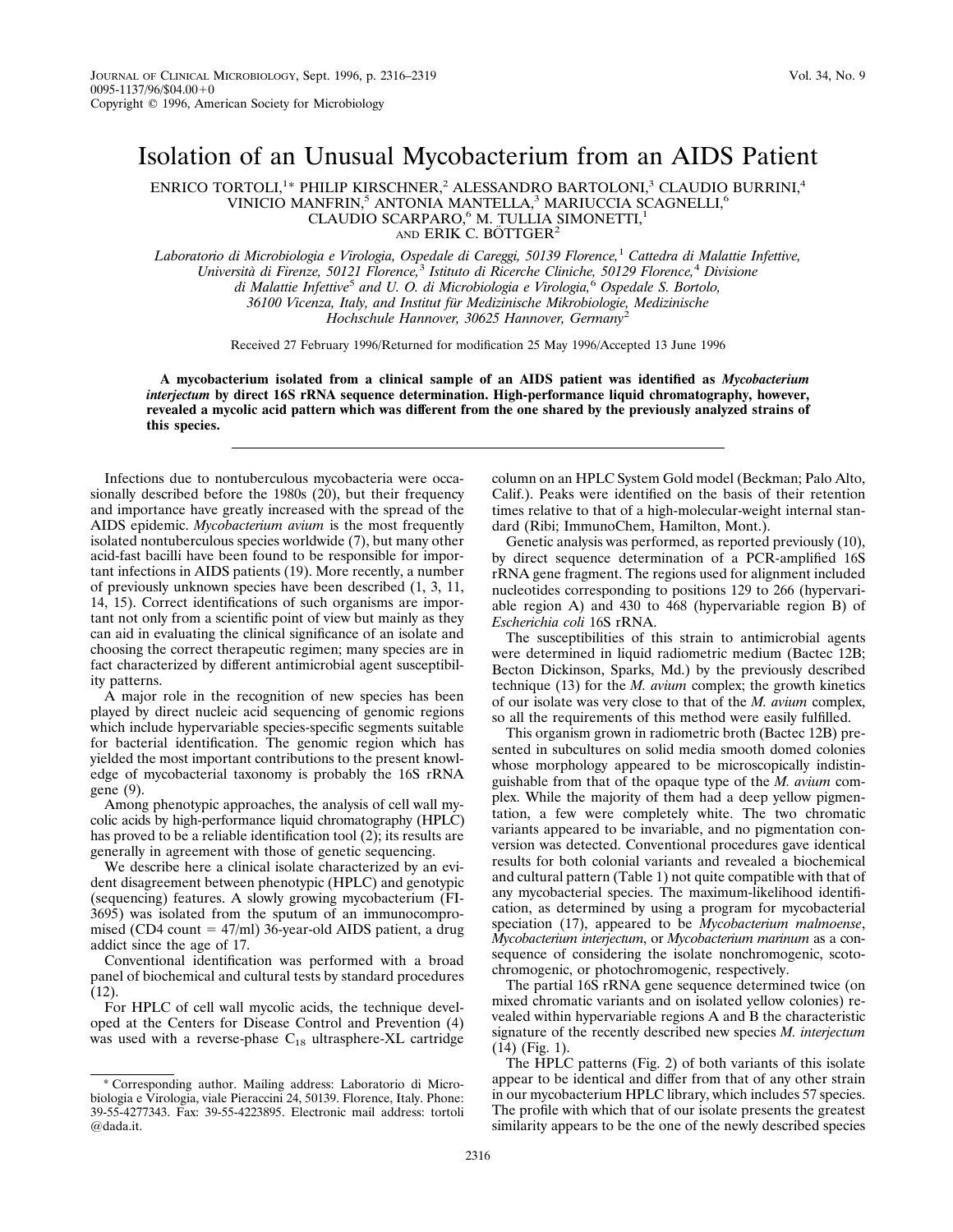| Test or characteristic                          | FI-3695 | M. interjectum | M. malmoense | M. marinum |
|-------------------------------------------------|---------|----------------|--------------|------------|
| Niacin                                          |         |                |              |            |
| Nitrate reduction                               |         |                |              |            |
| Thermostable catalase                           |         |                |              |            |
| $\beta$ -Glucosidase                            |         |                |              |            |
| Tween 80 hydrolysis (10 days)                   |         |                |              |            |
| Tellurite reduction                             |         |                |              |            |
| Arylsulfatase (3 days)                          |         |                |              |            |
| Urease                                          |         |                |              |            |
| Catalase (over 45 mm of foam)                   |         |                |              |            |
| Photochromogenicity                             |         |                |              |            |
| Scotochromogenicity                             | $\pm$   |                |              |            |
| Growth at:                                      |         |                |              |            |
| $25^{\circ}$ C                                  |         |                | ┿            | +          |
| $37^{\circ}$ C                                  |         |                |              | V          |
| $45^{\circ}$ C                                  |         |                |              |            |
| MacConkey agar                                  |         |                |              |            |
| Growth rate                                     | Slow    | Slow           | Slow         | Slow       |
| Colonial morphology                             | Smooth  | Smooth         | Smooth       | Smooth     |
| Tolerance to:                                   |         |                |              |            |
| $p$ -Nitrobenzoate (500 µg/ml)                  |         |                | ┿            | V          |
| NaCl $(5\%)$                                    |         |                |              |            |
| Thiophene-2-carboxylic hydrazide $(5 \mu g/ml)$ |         |                |              |            |
| Thiacetazone $(10 \mu g/ml)$                    |         |                |              |            |
| Hydroxylamine $(500 \mu g/ml)$                  |         |                |              |            |
| Isoniazid $(1 \mu g/ml)$                        |         |                |              |            |
| Oleate $(250 \mu g/ml)$                         |         |                |              |            |

TABLE 1. Comparison of conventional biochemical, cultural, and inhibition test results for our isolate and some of the more closely related species*<sup>a</sup>*

 $a +$ , positive result;  $-$ , negative result; V, variable;  $\pm$ , positive and negative variants.

*Mycobacterium intermedium* (11). Although the two patterns share almost all the major peaks, the relative heights of some of them evidently differ; the pattern for *M. intermedium* (reference strain DSM 40049) is characterized by an unique cluster of peaks, whereas the low central peaks of our isolate give the impression of a double cluster. On the contrary, the HPLC pattern of FI-3695 is clearly different from the one previously reported for *M. interjectum* (16), which is shared by the reference strain (DSM 44064) on which the sp. nov. description was based (14) and by a subsequently reported clinical isolate (16).

| 129                                                                                                                                          | 172                                                                                                                           |                        |
|----------------------------------------------------------------------------------------------------------------------------------------------|-------------------------------------------------------------------------------------------------------------------------------|------------------------|
| TGA TCT GCC CTG CAC TTC                                                                                                                      | TAC CGG ATA GG-ACCA CGG GAT GCA TGTCT-TGT GGT<br>$\prime$                                                                     | <i>M. tuberculosis</i> |
| .A.                                                                                                                                          |                                                                                                                               | M. interiectum         |
| .A.                                                                                                                                          | -T A .GC  C-                                                                                                                  | FI-3695                |
| .A.                                                                                                                                          | - TT .GC  G-                                                                                                                  | M. simiae              |
|                                                                                                                                              | A  TTCC.TA TT. .TC  G.CTG A.G                                                                                                 | M. flavescens          |
|                                                                                                                                              | A  -G .AT .C.  GTG-                                                                                                           | M. nonchromogenicum    |
| .CT                                                                                                                                          | - T   TC-                                                                                                                     | M. terrae              |
| C                                                                                                                                            | - TTC TGC  GG-G                                                                                                               | M. xenopi              |
| .A.     A                                                                                                                                    | $\ldots$ $A$ - . $A$ . $C$ $A$ $C$ -                                                                                          | M. gordonae            |
| $C_{11}$ , $C_{22}$ , $C_{33}$ , $C_{41}$ , $C_{42}$ , $C_{43}$ , $C_{44}$ , $C_{45}$ , $C_{45}$ , $C_{46}$ , $C_{47}$ , $C_{48}$ , $C_{49}$ | -   T C-                                                                                                                      | M. marinum/M. ulcerans |
| $CA.$                                                                                                                                        | - TT .GC  C-                                                                                                                  | M. scrofulaceum        |
| .A.                                                                                                                                          | $\ldots$ -C A .GC  C-G                                                                                                        | M. szulgai             |
| .A.                                                                                                                                          |                                                                                                                               | M. malmoense           |
| $CA.$ $AC.$                                                                                                                                  | - TT .GC  C-                                                                                                                  | M. gastri/M. kansasii  |
| $CA.$ $A.$                                                                                                                                   | -T .AA C  C.                                                                                                                  | M. avium               |
| $CA.$                                                                                                                                        | -T TTA .GC  TA                                                                                                                | M. intracellulare      |
| .A.     ACT                                                                                                                                  | $\cdots$ $\cdots$ $\cdots$ $\cdots$ $\cdots$ $\cdots$ $\cdots$ $\cdots$ $\cdots$ $\cdots$ $\cdots$ $\cdots$ $\cdots$ $\cdots$ | M. intermedium         |
| .A.                                                                                                                                          | T.-  A.C  T.-                                                                                                                 | <i>M. genavense</i>    |

FIG. 1. Partial alignment within hypervariable region A of selected mycobacterial 16S rRNA sequences. The sequence from *Mycobacterium tuberculosis* was used as the reference sequence. Only nucleotides different from those in the *M. tuberculosis* sequence are shown; dashes indicate deletions; dots indicate identical nucleotides. The respective *E. coli* 16S rRNA positions are indicated above the sequences.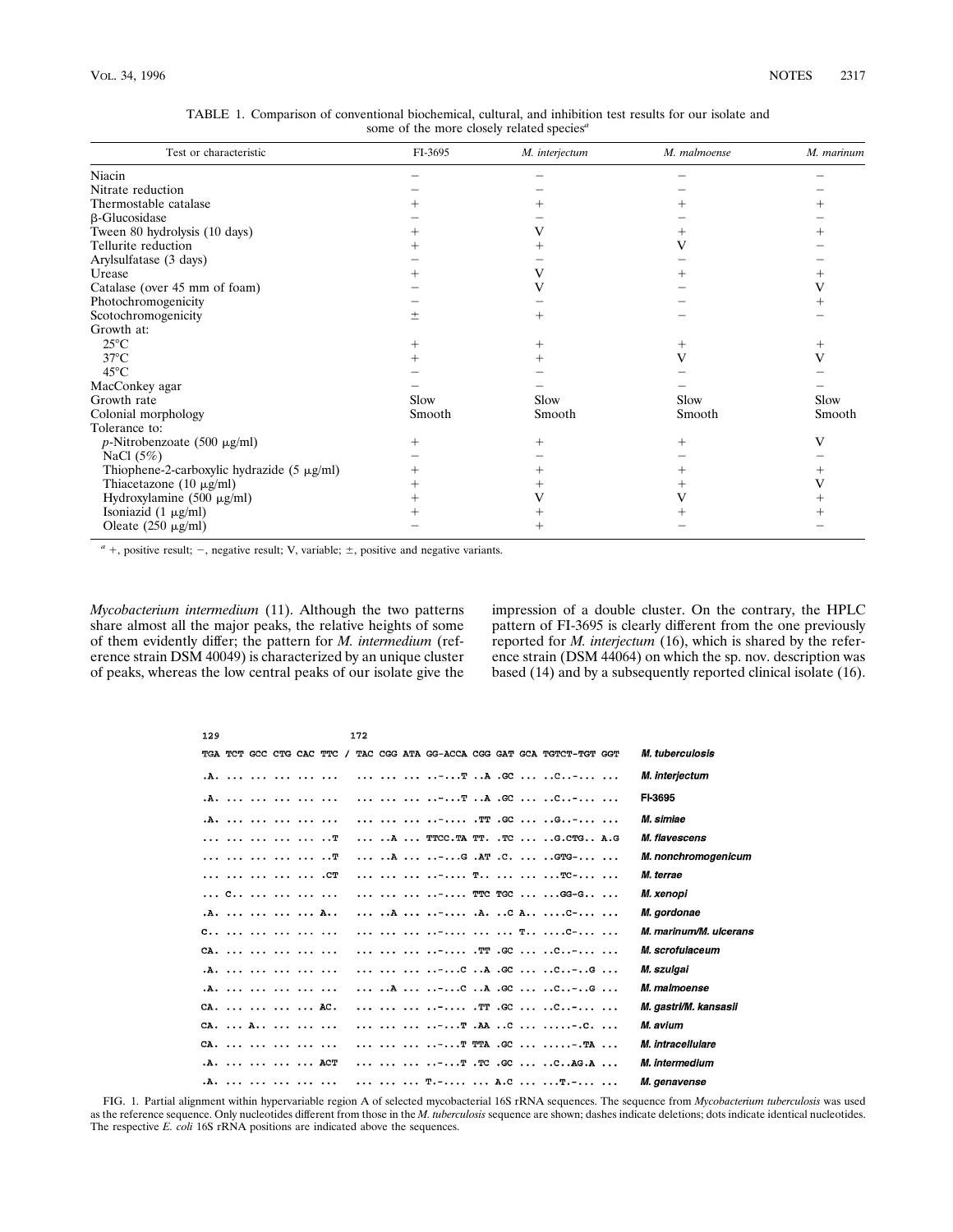

FIG. 2. Comparison of the HPLC mycolic acid profiles of *M. interjectum*, *M. intermedium*, and our isolate. IS, internal standard.

The antimicrobial agent susceptibility pattern of this strain (Table 2) is characterized by low MICs of all the drugs tested, except ethambutol.

A steadily expanding group of recently recognized mycobacteria is defined by a unique phylogenetic position. Phenotypically, this group is characterized by slow growth, yet it shows a short helix 18, the indicator signature of rapidly growing species. These species, including *Mycobacterium simiae*, *M. interjectum*, *Mycobacterium genavense*, and *M. intermedium*, have

TABLE 2. Susceptibility pattern of our isolate

| Drug | MIC (µg/ml) |
|------|-------------|
|      |             |
|      |             |
|      |             |
|      |             |
|      |             |
|      |             |
|      |             |
|      |             |
|      |             |
|      |             |
|      |             |

identical nucleic acid sequences in hypervariable region B but differ significantly in region A (10).

Sequences within the signature regions of 16S rRNA are characterized by species specificity; in fact, only the following two pairs of slowly growing mycobacteria present identical signatures (10): *Mycobacterium gastri* with *Mycobacterium kansasii* and *M. marinum* with *Mycobacterium ulcerans*; however, the latter taxa are differentiable by extending the sequence determination outside regions A and B (6).

HPLC mycolic acid patterns are characterized by an equally good species specificity; so far, only for *Mycobacterium gordonae* have two different profiles been reported (5); within this species, however, three genotypes, which differ at one or two nucleotides in hypervariable region A (8), are also present.

It is not possible at present to ascertain whether our strain indeed belongs to the species *M. interjectum*, thus establishing two different HPLC profiles within this taxon, or whether it is the first isolate of a new species which shares an identical signature region within the 16S rRNA with *M. interjectum*. An isolate of *M. interjectum* with an anomalous HPLC pattern was reported in a recent cooperative study of the International Working Group on Mycobacterial Taxonomy (18); the planned comparison of the two strains will hopefully provide further information.

No speculation about the clinical significance of our strain is possible; in fact, a single isolation from a nonsterile sample (sputum) does not allow a diagnosis of infection.

We thank P. Urbano (Institute of Microbiology, University of Florence, Florence, Italy) for his constructive criticism.

## **REFERENCES**

- 1. Böttger, E. C., B. Hirschel, and M. B. Coyle. 1993. Mycobacterium genavense sp. nov. Int. J. Syst. Bacteriol. **43:**841–843.
- 2. **Butler, W. R., K. C. Jost, and J. O. Kilburn.** 1991. Identification of mycobacteria by high-performance liquid chromatography. J. Clin. Microbiol. **29:**2468–2472.
- 3. **Butler, W. R., S. P. O'Connor, M. A. Yakrus, R. W. Smithwick, B. B. Plikaytis, C. W. Moss, M. M. Floyd, C. L. Woodley, J. O. Kilburn, F. S. Vadney, and W. M. Gross.** 1993. *Mycobacterium celatum* sp. nov. Int. J. Syst. Bacteriol. **43:**539–548.
- 4. **Butler, W. R., L. Thibert, and J. O. Kilburn.** 1992. Identification of *Mycobacterium avium* complex strains and some similar species by high-performance liquid chromatography. J. Clin. Microbiol. **30:**2698–2704.
- 5. **Cage, G. D.** 1992. High-performance liquid chromatography patterns of *Mycobacterium gordonae* mycolic acids. J. Clin. Microbiol. **30:**2402–2407.
- 6. **Hofer, M., B. Hirschel, P. Kirschner, M. Beghetti, A. Kaelin, C. A. Siegrist, S. Suter, A. Teske, and E. C. Böttger.** 1993. Disseminated osteomyelitis from *Mycobacterium ulcerans* after a snakebite. N. Engl. J. Med. **328:**1007–1009.
- 7. **Inderlied, C. B., C. A. Kemper, and L. E. M. Bermudez.** 1993. The *Mycobacterium avium* complex. Clin. Microbiol. Rev. **6:**266–310.
- 8. Kirschner, P., and E. C. Böttger. 1992. Microheterogeneity within rRNA of *Mycobacterium gordonae*. J. Clin. Microbiol. **30:**1049–1050.
- 9. Kirschner, P., A. Meier, and E. C. Böttger. 1993. Genotypic identification and detection of mycobacteria—facing novel and uncultured pathogens, p. 173–190. *In* D. H. Persing, T. F. Smith, F. C. Tenover, and T. J. White (ed.), Diagnostic molecular microbiology: principles and applications. American